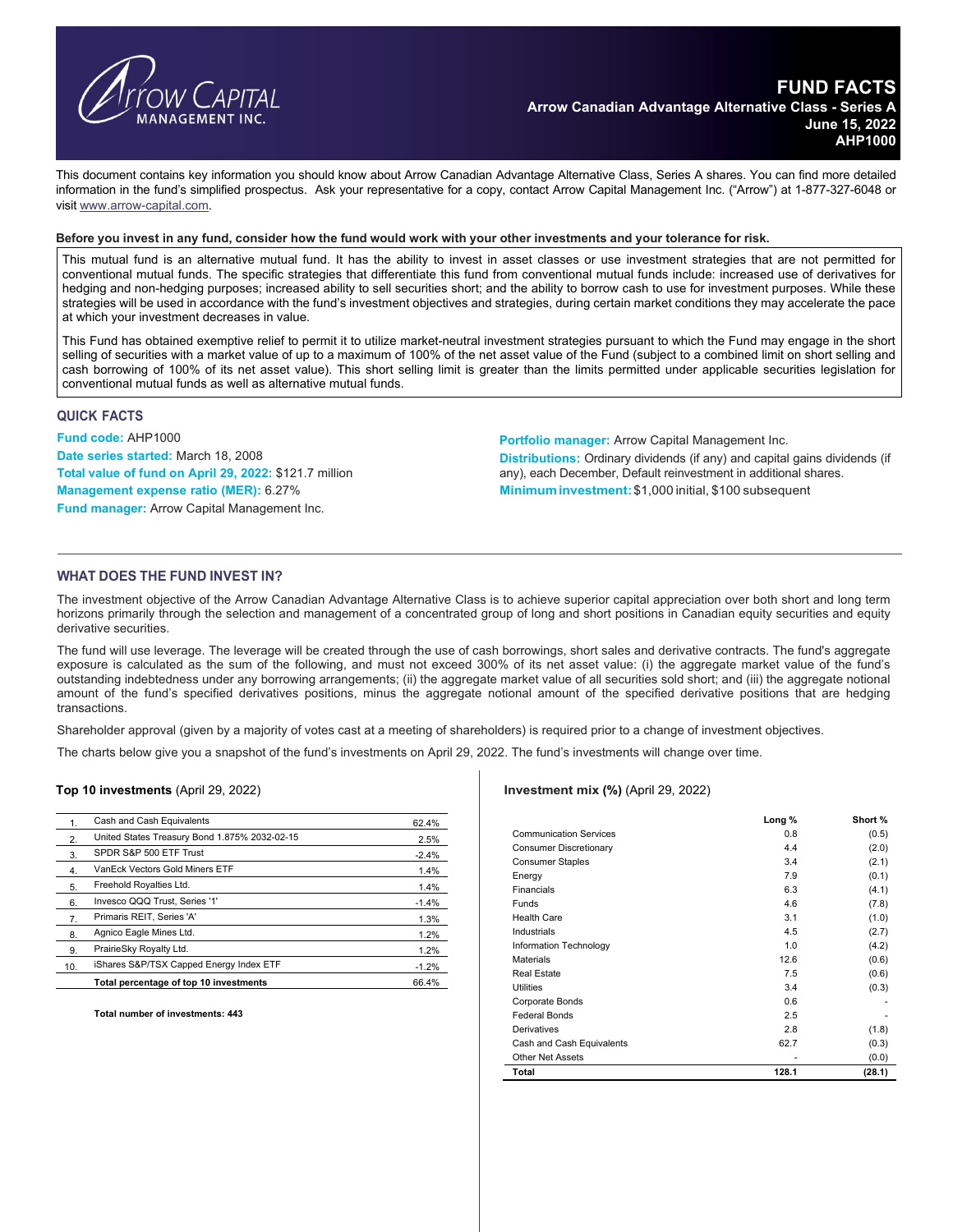## **HOW RISKY IS IT?**

The value of the fund can go down as well as up. You could lose money.

One way to gauge risk is to look at how much a fund's returns change over time. This is called "volatility".

In general, funds with higher volatility will have returns that change more over time. They typically have a greater chance of losing money and may have a greater chance of higher returns. Funds with lower volatility tend to have returns that change less over time. They typically have lower returns and may have a lower chance of losing money.

# **Risk rating**

The Manager has rated the volatility of this fund as **medium**.

This rating is based on how much the fund's returns have changed from year to year. It doesn't tell you how volatile the fund will be in the future. The rating can change over time. A fund with a low risk rating can still lose money.

| Low | Low to Medium | Medium | Medium to High | High |
|-----|---------------|--------|----------------|------|

For more information about the risk rating and specific risks that can affect the fund's returns, see "What are the Risks of Investing in the Fund?" in the fund's simplified prospectus.

## **No guarantees**

Like most mutual funds, this fund doesn't have any guarantees. You may not get back the amount of money you invest.

# **HOW HAS THE FUND PERFORMED?**

This section tells you how Series A shares of the fund have performed over the past 10 years. Returns are after expenses have been deducted. These expenses reduce the fund's returns.

### **Year-by-year returns**

This chart shows how the fund has performed in each of the past 10 years. The fund dropped in value in 2 of the 10 years. The range of returns and change from year to year can help you assess how risky the fund has been in the past. It does not tell you how the fund will perform in the future.



### **Best and worst 3-month returns**

This table shows the best and worst returns for Series A shares of the fund in a 3-month period over the past 10 years. The best and worst 3-month returns could be higher or lower in the future. Consider how much of a loss you could afford to take in a short period of time.

|                     | <b>Return</b> | 3 months ending   | If you invest \$1,000 at the beginning of the period |
|---------------------|---------------|-------------------|------------------------------------------------------|
| <b>Best Return</b>  | 18.7%         | January 31, 2021  | Your investment would rise to \$1.187                |
| <b>Worst Return</b> | $-10.5\%$     | December 31, 2018 | Your investment would fall to \$895                  |

### **Average return**

A person who invested \$1,000 in the fund on April 30, 2012 would have \$2,594 on April 29, 2022. This works out to an annual compound return of 10.0%.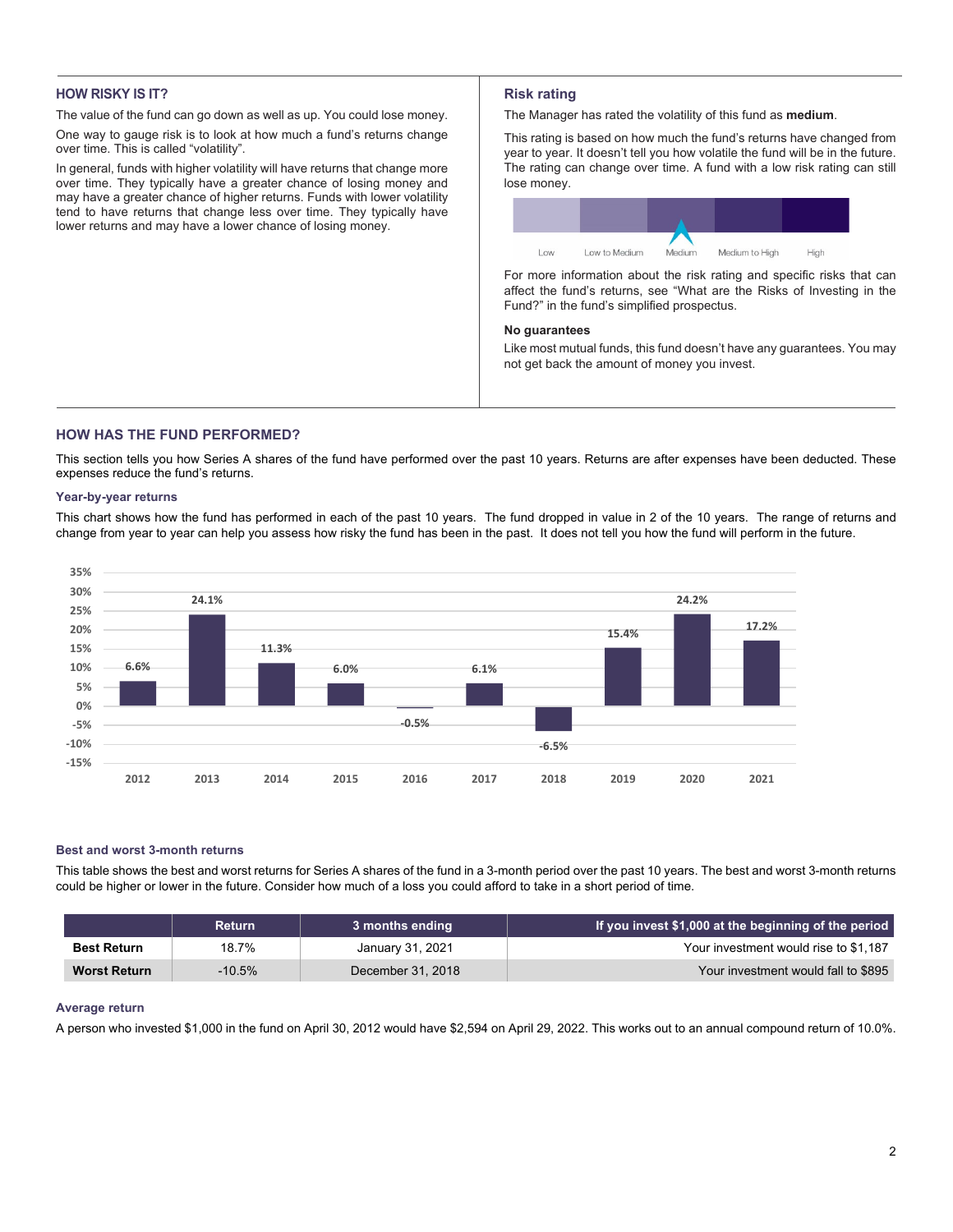## **WHO IS THIS FUND FOR?**

- The fund is suitable for investors who:
- Are looking for a medium to long term investment
- Want to invest in a diversified portfolio of equity and fixed income securities
- Are comfortable with a medium risk level
- ! This series is not appropriate if you require income from your investment

# **A WORD ABOUT TAX**

In general, you'll have to pay income tax on any money you make on a fund. How much you pay depends on the tax laws where you live and whether or not you hold the fund in a registered plan, such as a Registered Retirements Savings Plan or a Tax-Free Savings Account.

Keep in mind that if you hold your fund outside a registered plan, fund distributions are included in your income for tax purposes, whether you get them in cash or have them reinvested. If you hold your fund inside a registered plan, you will include fund distributions and other amounts you withdraw from your registered plan in your income for tax purposes. Different rules apply for Tax-Free Savings **Accounts** 

## **HOW MUCH DOES IT COST?**

The following tables show the fees and expenses you could pay to buy, own and sell Series A Shares of the fund.

The fees and expenses – including any commissions – can vary among series of a fund and among funds. Higher commissions can influence representatives to recommend one investment over another. Ask about other funds and investments that may be suitable for you at a lower cost.

## **Sales charges**

You have to choose a sales charge option when you buy the fund. Ask about the pros and cons of each option.

#### **Fund expenses**

|                      | What you pay                         |                                                            |                                                                                                                                                                            |
|----------------------|--------------------------------------|------------------------------------------------------------|----------------------------------------------------------------------------------------------------------------------------------------------------------------------------|
| Sales charge option  | In percent $(\%)$                    | In dollars $(\$)$                                          | How it works                                                                                                                                                               |
| Initial sales charge | $0\%$ to 5% of the<br>amount you buy | $\frac{1}{2}0$ to \$50 on every<br>$\vert$ \$1,000 you buy | You and your representative decide on the rate.<br>The initial sales charge is deducted from the amount you buy. It<br>goes to your representative's firm as a commission. |

You don't pay these expenses directly. They affect you because they reduce the fund's returns.

As of December 31, 2021, the fund's expenses were 7.22% of its value. This equals \$72.20 for every \$1,000 invested.

|                                                                                                                           | Annual Rate (as a %) |
|---------------------------------------------------------------------------------------------------------------------------|----------------------|
| Management expense ratio (MER)<br>This is the total of the fund's management fee, performance fee and operating expenses. | 6.27%                |
| Trading expense ratio (TER)<br>These are the fund's trading costs.                                                        | 0.95%                |
| <b>Fund expenses</b>                                                                                                      | 7.22%                |

#### **Performance fee**

The fund will pay to Arrow in respect of each calendar year of the fund a performance fee per share equal to 20% of the amount by which the Adjusted Net Asset Value (as defined in the prospectus) per share at the end of the fiscal year exceeds the highest year end Adjusted Net Asset Value per share previously achieved. No performance fee will be payable unless the Adjusted Net Asset Value per share at the end of such fiscal year exceeds the Net Asset Value per share at the end of the preceding year (or on the date the shares are first issued), adjusted for distributions, by a minimum of 6% (the "Hurdle Rate"). The performance fee will be estimated and accrued each Valuation Date. If any shares of the fund are purchased during the calendar year, the Hurdle Rate will be prorated in the calculation of the performance fee with respect to those shares. If any shares of the Fund are redeemed prior to the end of a calendar year, a performance fee will be payable on the redemption date in respect of each such shares.